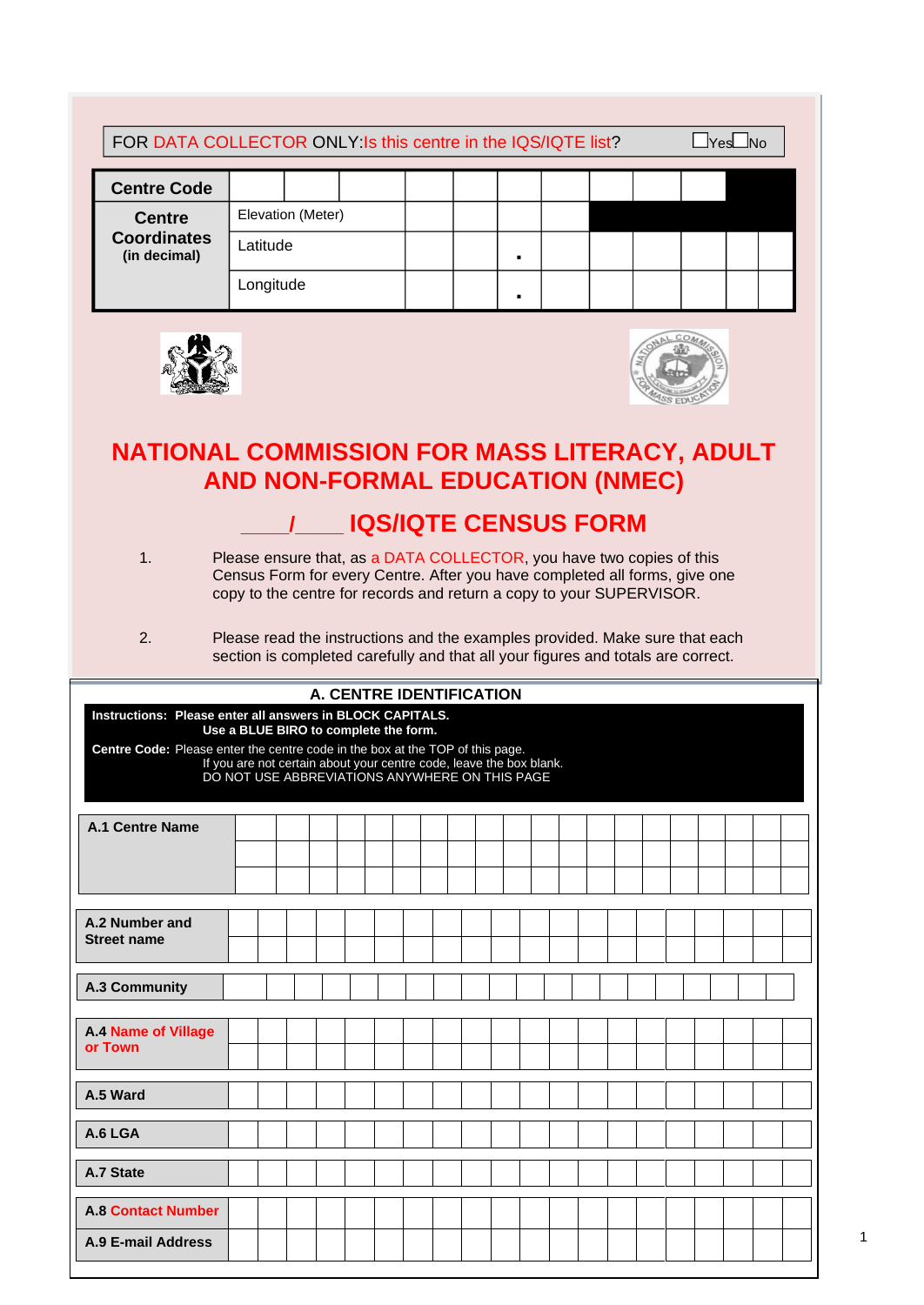# **B. CENTRE CHARACTERISTICS**

|                 | <b>Instructions</b>                                                                              |                   |                                                         |                   |                                     |                   |                                                                                                                                         |
|-----------------|--------------------------------------------------------------------------------------------------|-------------------|---------------------------------------------------------|-------------------|-------------------------------------|-------------------|-----------------------------------------------------------------------------------------------------------------------------------------|
| B.1             | Answer every question and tick only one box in each section $\boxtimes$<br>Year of establishment |                   |                                                         |                   |                                     |                   |                                                                                                                                         |
| B.2             | Is the Centre registered with the government?                                                    |                   |                                                         |                   | $\Box$ Yes $\Box$ No                |                   |                                                                                                                                         |
|                 | Location                                                                                         |                   |                                                         |                   |                                     |                   |                                                                                                                                         |
| <b>B.3</b>      |                                                                                                  |                   |                                                         |                   | $\Box$ Urban                        | $\Box$ Rural      |                                                                                                                                         |
| <b>B.4</b>      | <b>Type of Centre</b><br>Tick only one to describe                                               |                   | $\Box$ IQS $\Box$ IQTE                                  |                   |                                     |                   |                                                                                                                                         |
|                 | the centre                                                                                       |                   | Islamiyya Integrated LOthers (Specify)                  |                   |                                     |                   |                                                                                                                                         |
| <b>B.</b> 4i    | Is the Centre Integrated                                                                         |                   | $\Box$ Yes $\Box$ No                                    |                   |                                     |                   |                                                                                                                                         |
|                 | Tick only the option<br>applicable                                                               |                   |                                                         |                   |                                     |                   |                                                                                                                                         |
| B.4ii           | Year of Integration If B.<br><b>4i is Yes</b>                                                    |                   |                                                         |                   |                                     |                   |                                                                                                                                         |
| <b>B.5</b>      | <b>IQS/IQTE centre</b><br>categorization<br>(Tick all if applicable)                             |                   | $\Box$ Basic Literacy (P1-P3)<br>□ Continuing Education |                   | $\Box$ Post-Basic Literacy (P4-P6)  |                   |                                                                                                                                         |
| <b>B.6</b>      | Centre's day(s) and time of operation                                                            |                   |                                                         |                   |                                     |                   |                                                                                                                                         |
|                 |                                                                                                  |                   | Morning                                                 |                   | Afternoon                           |                   | Evening                                                                                                                                 |
|                 | Session/Time                                                                                     | <b>Start Time</b> | <b>End Time</b>                                         | <b>Start Time</b> | <b>End Time</b>                     | <b>Start Time</b> | <b>End Time</b>                                                                                                                         |
|                 | Monday                                                                                           |                   |                                                         |                   |                                     |                   |                                                                                                                                         |
|                 | Tuesday                                                                                          |                   |                                                         |                   |                                     |                   |                                                                                                                                         |
|                 | Wednesday                                                                                        |                   |                                                         |                   |                                     |                   |                                                                                                                                         |
|                 | Thursday                                                                                         |                   |                                                         |                   |                                     |                   |                                                                                                                                         |
|                 | Friday                                                                                           |                   |                                                         |                   |                                     |                   |                                                                                                                                         |
|                 | Saturday                                                                                         |                   |                                                         |                   |                                     |                   |                                                                                                                                         |
|                 | Sunday                                                                                           |                   |                                                         |                   |                                     |                   |                                                                                                                                         |
| <b>B.7</b>      | <b>Shared facilities</b>                                                                         |                   |                                                         | Centre            | $\Box$ Yes<br>$\square_{\sf No}$    |                   |                                                                                                                                         |
|                 | Does the centre share facilities with any other<br>centre/school?                                |                   |                                                         | School            | $\Box$ No<br>$\Box$ Yes             |                   |                                                                                                                                         |
|                 | If Yes. How many centres/schools are sharing                                                     |                   |                                                         |                   | Centre (s)                          |                   |                                                                                                                                         |
|                 | facilities:                                                                                      |                   |                                                         |                   | School (s)                          |                   |                                                                                                                                         |
| <b>B.8</b>      | Multi-grade teaching<br>Does any facilitator teach more than one group of                        |                   |                                                         | Yes               |                                     | No.               |                                                                                                                                         |
|                 | learners at the same time?                                                                       |                   |                                                         |                   |                                     |                   |                                                                                                                                         |
| <b>B.9</b>      | Neighbourhood<br>Where is the centre nearest to among the following?                             |                   |                                                         |                   |                                     |                   | Market $\Box$ Hotel $\Box$ Motor Park $\Box$ Traditional Ruler's Palace<br>Highway $\Box$ Mosque $\Box$ Factory $\Box$ Others (Specify) |
| <b>B9b</b>      | <b>Name of nearby Primary School</b>                                                             |                   |                                                         |                   |                                     |                   |                                                                                                                                         |
| B <sub>9c</sub> | Average distance of the Primary School to the<br>learners (in km)                                |                   |                                                         |                   |                                     |                   |                                                                                                                                         |
| <b>B.10</b>     | <b>Centre: Distance from LGAHQ</b><br>How many kilometres is the centre away from LGA HQ?        |                   |                                                         |                   | kilometres (Enter 0 if within 1 km) |                   |                                                                                                                                         |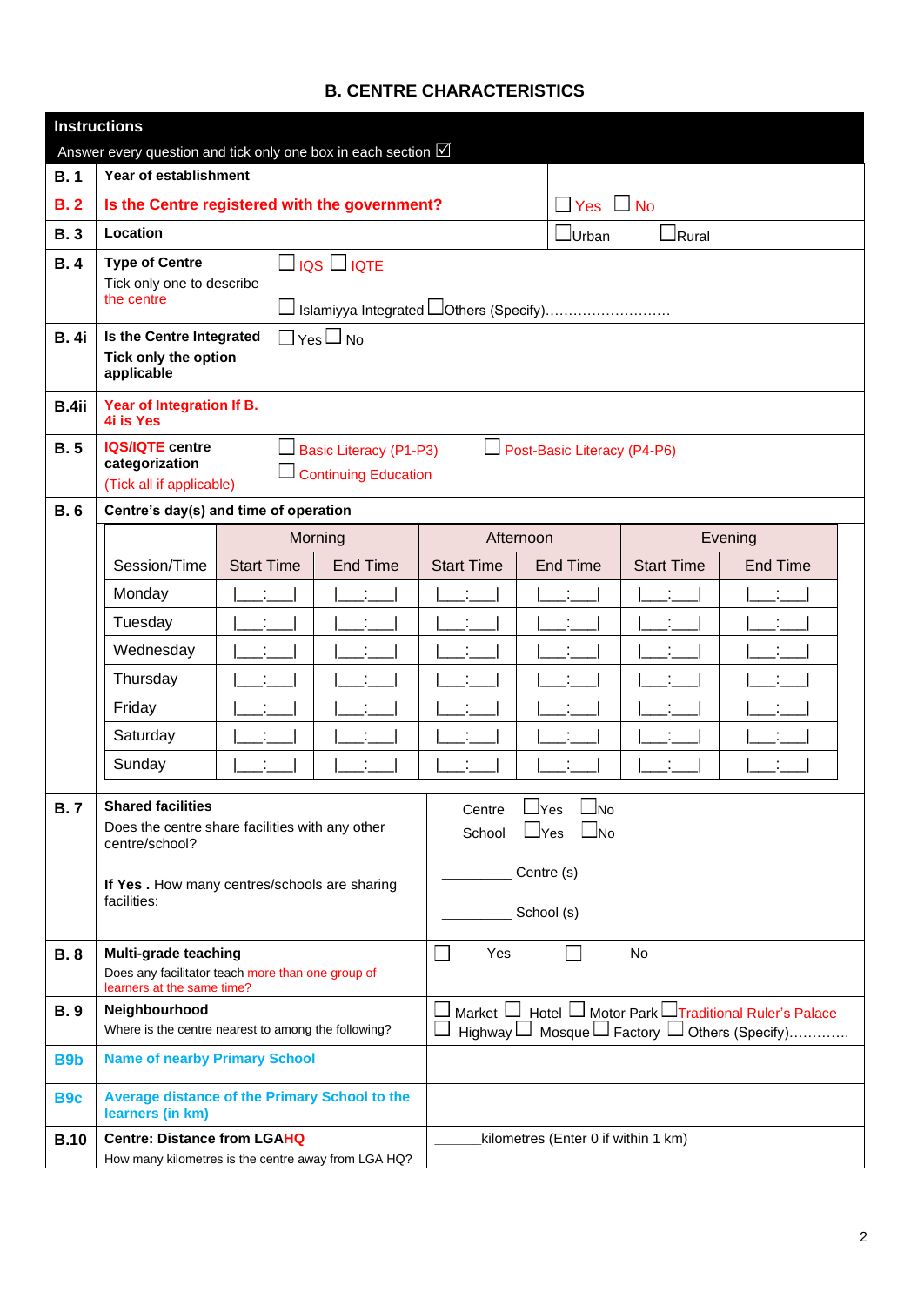| <b>B.11</b> | <b>Learners: Distance from Centre</b><br>How many learners live farther than 3km from the<br>centre?                  | learners                                                                                                                          |
|-------------|-----------------------------------------------------------------------------------------------------------------------|-----------------------------------------------------------------------------------------------------------------------------------|
| <b>B.12</b> | <b>Accessibility of the Centre</b>                                                                                    | $\square$ All Seasons $\square$ Dry Season $\square$ Rainy Season                                                                 |
| <b>B.13</b> | <b>Learners: Boarding</b><br>How many learners board at the centre's premises?                                        | Male Female                                                                                                                       |
| <b>B.14</b> | <b>Centre Development Plan (CDP)</b><br>Did the centre prepare CDP last year?                                         | $\Box$ Yes<br>$\square$ No                                                                                                        |
| <b>B.15</b> | <b>Centre Based Management Committee (CBMC)</b><br>Does the centre have CBMC, which met at least once<br>last year?   | $\Box$ Yes<br>$\square$ No                                                                                                        |
| <b>B.16</b> | <b>Mother's Association (MA)</b><br>Does the centre have MA which met at least once<br>last year?                     | $\Box$ Yes<br>$\Box$ No                                                                                                           |
| <b>B.17</b> | <b>Monitoring Visits:</b><br>How frequent does NFE officials visit the centre?<br>When was the centre last monitored? | $\Box$ Monthly $\Box$ Quarterly $\Box$ Bi-annual $\Box$ Annual<br>$\sqrt{2}$<br>$\prime$<br>day/month/year                        |
|             | Number of monitoring visits last year                                                                                 | time(s)                                                                                                                           |
| <b>B.18</b> | <b>Authority of Last Monitoring</b><br>Which authority conducted the last monitoring<br>visit?                        | $\sqsupset$ Federal $\Box$ State $\;\Box$ LGEA<br>$\Box$ Others (specify)                                                         |
| <b>B.19</b> | <b>Cash Transfer</b><br>How many learners benefitted from Cash Transfer<br>last year?                                 | learners.                                                                                                                         |
| B.20        | <b>Grants</b><br>Did the centre receive any grant(s) last year?                                                       | $\Box$ Yes<br>$\Box$ No                                                                                                           |
| <b>B.21</b> | <b>Security Guard</b><br>Does the centre have a security guard?                                                       | $\Box$ Yes<br>$\square_{\text{No}}$                                                                                               |
| <b>B.22</b> | Ownership<br>Which of the following owns the centre?                                                                  | $\Box$ SUBEB $\Box$ SAME $\Box$ Community $\Box$ Individual<br>$\Box$ NGO $\Box$ Faith Based Organisation $\Box$ Others (specify) |
| <b>B.23</b> | <b>Supervising Authority (Tick all if applicable)</b>                                                                 | $\square$ Federal<br>$\Box$ lgea<br>$\Box$ State                                                                                  |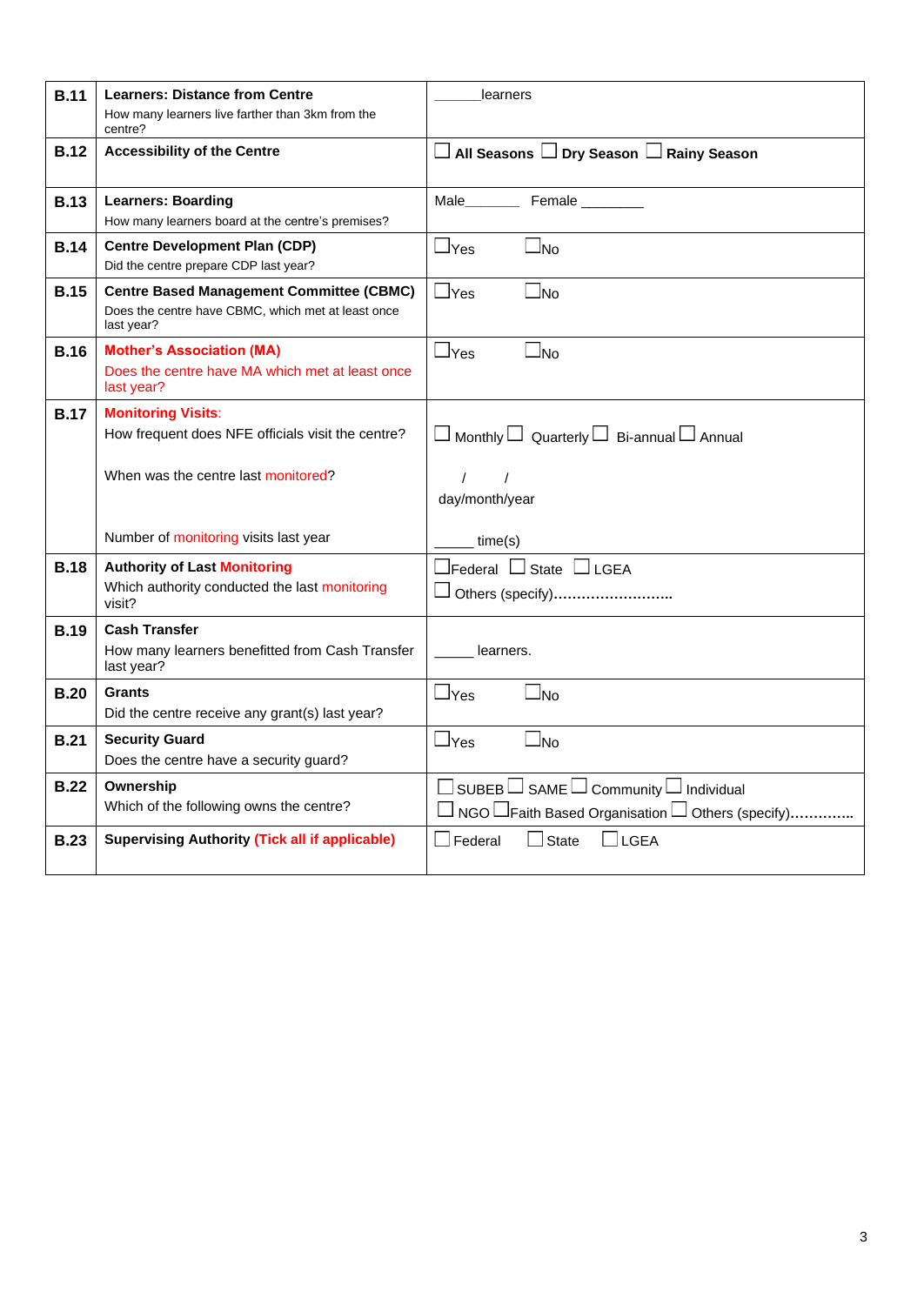# **C. LEARNERS ENROLMENT**

### **C.1 New entrants (learners)in Basic Literacy programme this year**

|                       | <b>New entrants in P1</b> |               |              |
|-----------------------|---------------------------|---------------|--------------|
| Learner's age         | <b>Male</b>               | <b>Female</b> | <b>Total</b> |
| <b>Below 6 Years</b>  |                           |               |              |
| 6 Years               |                           |               |              |
| <b>7 Years</b>        |                           |               |              |
| 8 Years               |                           |               |              |
| 9 Years               |                           |               |              |
| 10 Years              |                           |               |              |
| 11 Years              |                           |               |              |
| <b>Above 11 Years</b> |                           |               |              |
| <b>Total</b>          |                           |               |              |

# **C.2 Learners enrolment by age, gender and programme for the current year**

|                                         |             |        |  | <b>Basic Literacy</b> |             |                |             |               |             | <b>Post-Basic Literacy</b> |             |               |             | <b>Continuing Education</b> |
|-----------------------------------------|-------------|--------|--|-----------------------|-------------|----------------|-------------|---------------|-------------|----------------------------|-------------|---------------|-------------|-----------------------------|
|                                         | <b>P1</b>   |        |  | <b>P2</b>             |             | P <sub>3</sub> |             | <b>P4</b>     |             | <b>P5</b>                  |             | <b>P6</b>     |             |                             |
| No. of streams                          |             |        |  |                       |             |                |             |               |             |                            |             |               |             |                             |
| No of streams with Multi-grade teaching |             |        |  |                       |             |                |             |               |             |                            |             |               |             |                             |
| Learner's age                           | <b>Male</b> | Female |  | <b>Female</b>         | <b>Male</b> | Female         | <b>Male</b> | <b>Female</b> | <b>Male</b> | Female                     | <b>Male</b> | <b>Female</b> | <b>Male</b> | Female                      |
| <b>Below 6 Years</b>                    |             |        |  |                       |             |                |             |               |             |                            |             |               |             |                             |
| 6 Years                                 |             |        |  |                       |             |                |             |               |             |                            |             |               |             |                             |
| 7 Years                                 |             |        |  |                       |             |                |             |               |             |                            |             |               |             |                             |
| 8 Years                                 |             |        |  |                       |             |                |             |               |             |                            |             |               |             |                             |
| 9 Years                                 |             |        |  |                       |             |                |             |               |             |                            |             |               |             |                             |
| 10 Years                                |             |        |  |                       |             |                |             |               |             |                            |             |               |             |                             |
| 11 Years                                |             |        |  |                       |             |                |             |               |             |                            |             |               |             |                             |
| Above 11 Years                          |             |        |  |                       |             |                |             |               |             |                            |             |               |             |                             |
| Total                                   |             |        |  |                       |             |                |             |               |             |                            |             |               |             |                             |
| <b>Repeaters</b>                        |             |        |  |                       |             |                |             |               |             |                            |             |               |             |                             |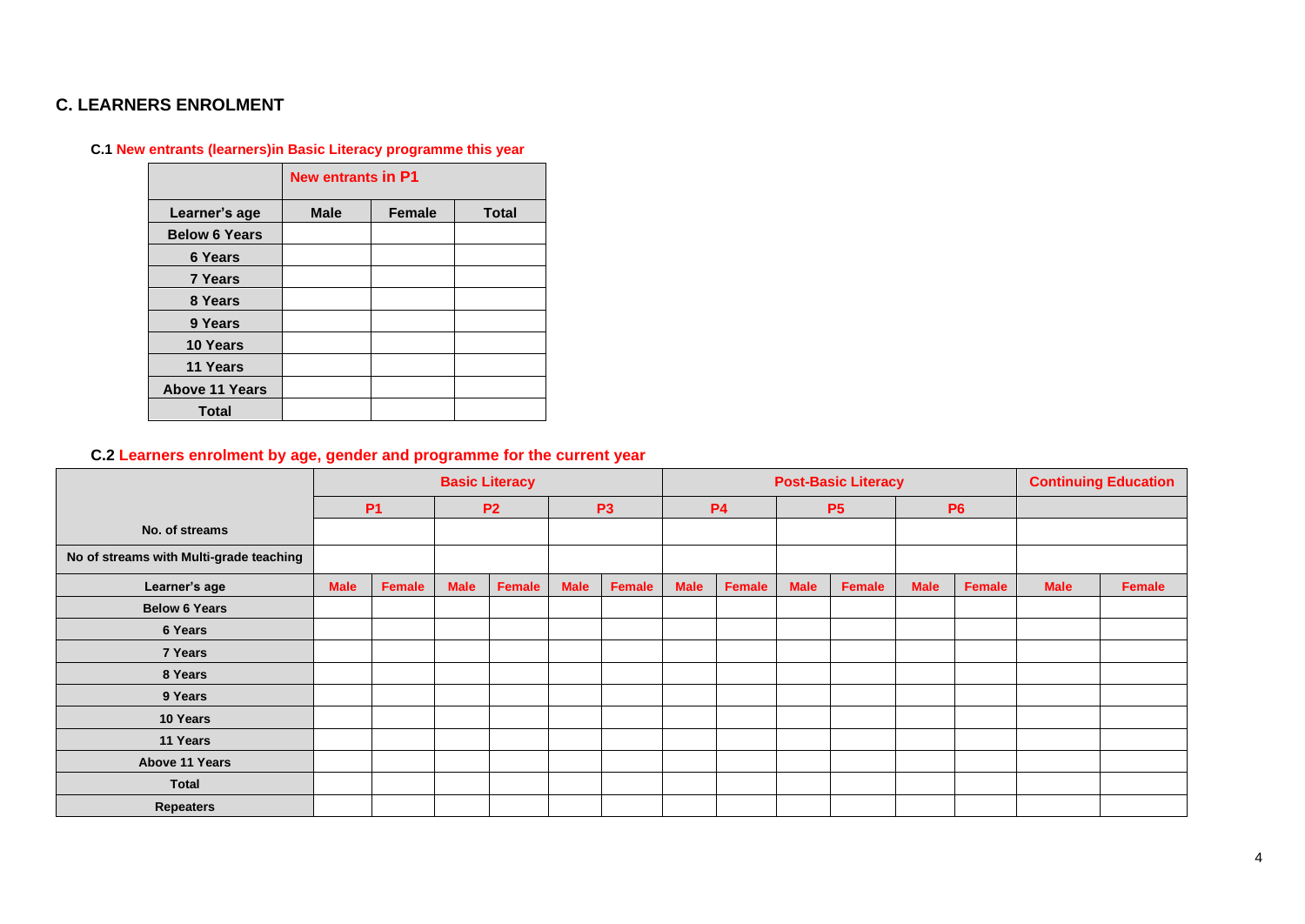| How many attending formal school |  |  |  |  |  |  |  |
|----------------------------------|--|--|--|--|--|--|--|
|                                  |  |  |  |  |  |  |  |
|                                  |  |  |  |  |  |  |  |
|                                  |  |  |  |  |  |  |  |

| <b>Learners Flow</b>                       |             |           |             | <b>Basic Literacy</b> |             |                |             |           |             | <b>Post-Basic Literacy</b> |             |           |             | <b>Continuing Education</b> |
|--------------------------------------------|-------------|-----------|-------------|-----------------------|-------------|----------------|-------------|-----------|-------------|----------------------------|-------------|-----------|-------------|-----------------------------|
|                                            |             | <b>P1</b> |             | <b>P2</b>             |             | P <sub>3</sub> |             | <b>P4</b> |             | <b>P5</b>                  |             | <b>P6</b> |             |                             |
|                                            | <b>Male</b> | Female    | <b>Male</b> | Female                | <b>Male</b> | Female         | <b>Male</b> | Female    | <b>Male</b> | Female                     | <b>Male</b> | Female    | <b>Male</b> | Female                      |
| Dropout                                    |             |           |             |                       |             |                |             |           |             |                            |             |           |             |                             |
| Transfer In                                |             |           |             |                       |             |                |             |           |             |                            |             |           |             |                             |
| <b>Transfer Out</b>                        |             |           |             |                       |             |                |             |           |             |                            |             |           |             |                             |
| Promoted                                   |             |           |             |                       |             |                |             |           |             |                            |             |           |             |                             |
| <b>Transited to</b><br>higher<br>programme |             |           |             |                       |             |                |             |           |             |                            |             |           |             |                             |
| Mainstreamed<br>to formal school           |             |           |             |                       |             |                |             |           |             |                            |             |           |             |                             |

# **C.4 Number of Learners with Special needs in the current year by gender and programme**

| Please enter the number of learners by gender and programme with physical and mental challenges or special needs for the year |             |        |             |                       |             |                |             |        |             |                            |             |                |             |                             |
|-------------------------------------------------------------------------------------------------------------------------------|-------------|--------|-------------|-----------------------|-------------|----------------|-------------|--------|-------------|----------------------------|-------------|----------------|-------------|-----------------------------|
|                                                                                                                               |             |        |             | <b>Basic Literacy</b> |             |                |             |        |             | <b>Post-Basic Literacy</b> |             |                |             | <b>Continuing Education</b> |
| <b>Challenge that impacts</b>                                                                                                 | <b>P1</b>   |        |             | <b>P2</b>             |             | P <sub>3</sub> | <b>P4</b>   |        |             | <b>P5</b>                  |             | P <sub>6</sub> |             |                             |
| the ability to learn                                                                                                          | <b>Male</b> | Female | <b>Male</b> | Female                | <b>Male</b> | <b>Female</b>  | <b>Male</b> | Female | <b>Male</b> | Female                     | <b>Male</b> | Female         | <b>Male</b> | <b>Female</b>               |
| Blind / visually impaired                                                                                                     |             |        |             |                       |             |                |             |        |             |                            |             |                |             |                             |
| Hearing / speech<br>impaired                                                                                                  |             |        |             |                       |             |                |             |        |             |                            |             |                |             |                             |
| Physically challenged (other<br>than visual or hearing)                                                                       |             |        |             |                       |             |                |             |        |             |                            |             |                |             |                             |
| Mentally challenged                                                                                                           |             |        |             |                       |             |                |             |        |             |                            |             |                |             |                             |
| Albinism                                                                                                                      |             |        |             |                       |             |                |             |        |             |                            |             |                |             |                             |
| Autism                                                                                                                        |             |        |             |                       |             |                |             |        |             |                            |             |                |             |                             |
| <b>Others</b><br>$(specify)$                                                                                                  |             |        |             |                       |             |                |             |        |             |                            |             |                |             |                             |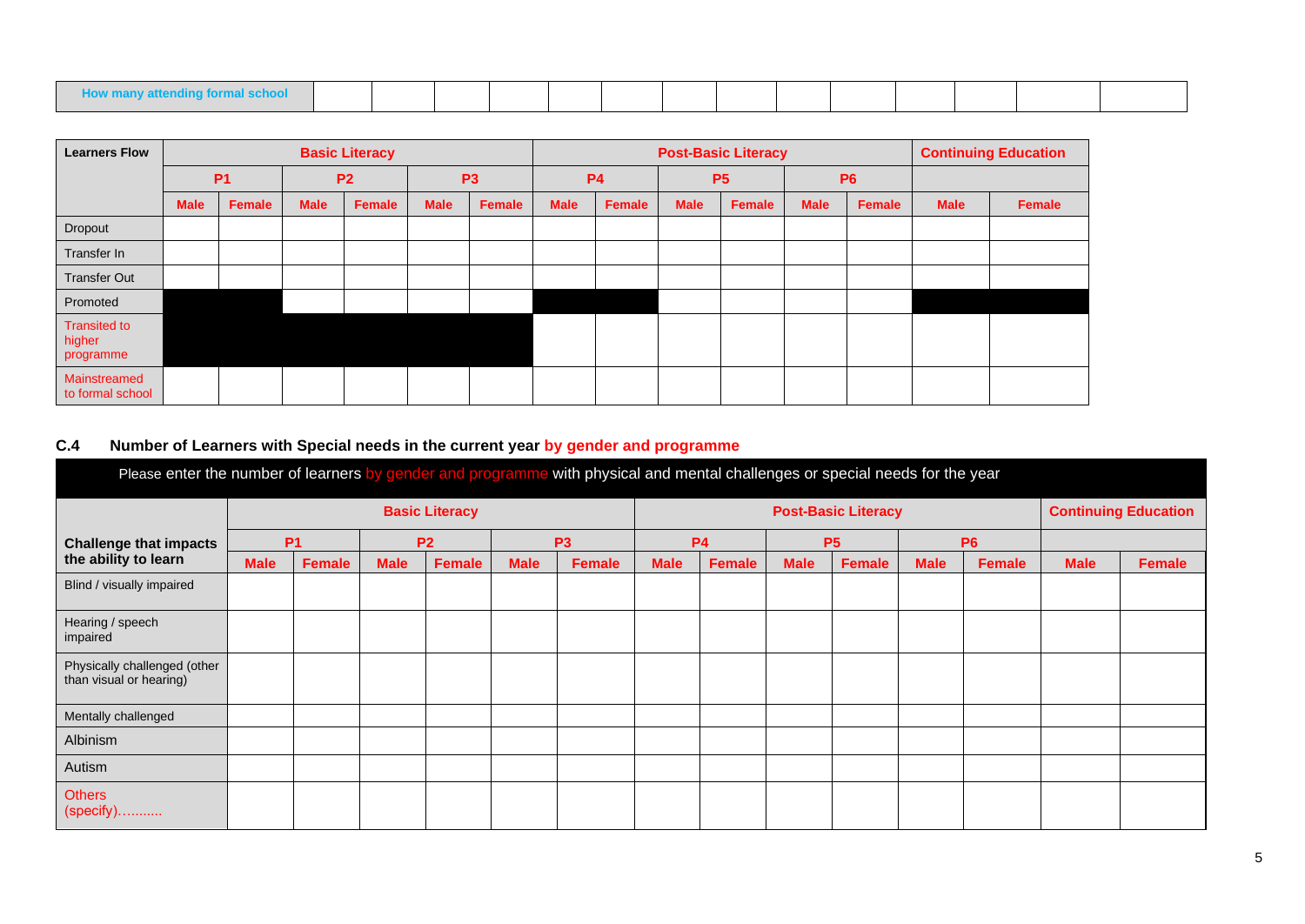|  | <b>Centre Code</b> |  |  |  |  |  |  |  |  |  |  |
|--|--------------------|--|--|--|--|--|--|--|--|--|--|
|--|--------------------|--|--|--|--|--|--|--|--|--|--|

# **C.5 Number of orphans by gender and programme**

|                       | Please enter the number of orphans by gender and programme |               |             |                       |             |                |             |        |             |                            |             |                |                             |               |
|-----------------------|------------------------------------------------------------|---------------|-------------|-----------------------|-------------|----------------|-------------|--------|-------------|----------------------------|-------------|----------------|-----------------------------|---------------|
| <b>Challenge that</b> |                                                            |               |             | <b>Basic Literacy</b> |             |                |             |        |             | <b>Post-Basic Literacy</b> |             |                | <b>Continuing Education</b> |               |
| impacts the ability   | P1                                                         |               |             | P <sub>2</sub>        |             | P <sub>3</sub> | <b>P4</b>   |        |             | P <sub>5</sub>             |             | P <sub>6</sub> |                             |               |
| to learn              | <b>Male</b>                                                | <b>Female</b> | <b>Male</b> | Female                | <b>Male</b> | Female         | <b>Male</b> | Female | <b>Male</b> | <b>Female</b>              | <b>Male</b> | Female         | <b>Male</b>                 | <b>Female</b> |
| Lost Mother           |                                                            |               |             |                       |             |                |             |        |             |                            |             |                |                             |               |
| Lost Father           |                                                            |               |             |                       |             |                |             |        |             |                            |             |                |                             |               |
| Lost Both             |                                                            |               |             |                       |             |                |             |        |             |                            |             |                |                             |               |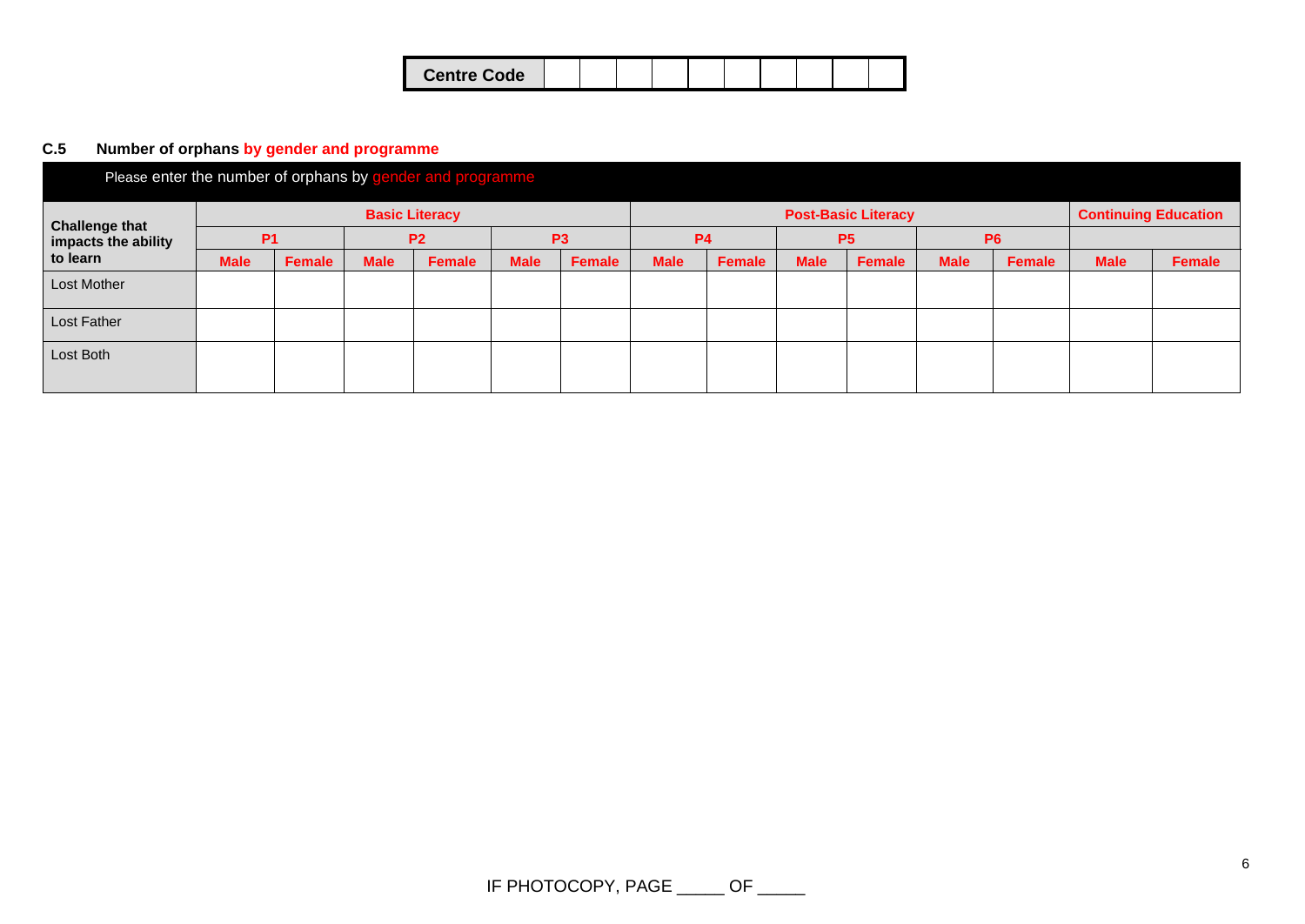| <b>Centre Code</b> |  |  |  |  |  |
|--------------------|--|--|--|--|--|
|                    |  |  |  |  |  |
|                    |  |  |  |  |  |

# **D. INFORMATION ON FACILITATORS**

|     |                                                                                                                          | Male | Femaic | Гоtа |
|-----|--------------------------------------------------------------------------------------------------------------------------|------|--------|------|
|     | How many facilitators are working at the centre regardless of whether they are currently present or on course or absent? |      |        |      |
| D.2 | How many Quranic/Arabic teachers are working at the centre?                                                              |      |        |      |
| D.3 | How many other supporting staff are working in the centre                                                                |      |        |      |

#### **D.4 Information on all staff during the current year**

### **Instructions**

Enter information on all Facilitators who work in this centre (present or currently absent) regardless of payroll status

Make sure that the total number of Facilitators listed in this table agrees with the number of facilitators(D1), number of Quranic/Arabic teachers (D2) and the number of other supporting staff(D3) reported above.

### **If the number of** Facilitators **is more than the space provided, photocopy the following page and attach to the questionnaire.**

| Gender                     | M – Male           | F - Female                                                |                                                                                                                   |                                                                                                                                                                |          |
|----------------------------|--------------------|-----------------------------------------------------------|-------------------------------------------------------------------------------------------------------------------|----------------------------------------------------------------------------------------------------------------------------------------------------------------|----------|
| <b>Type ofstaff</b>        | 1 – Proprietor     | 2 – Facilitator                                           | 3 - Quranic/Arabic Teacher                                                                                        | 4 – Other supporting staff                                                                                                                                     |          |
| Source of salary/allowance |                    | 1 - Federal Government -                                  | 2 – State Government                                                                                              | 3 - Local Government                                                                                                                                           |          |
|                            |                    | $4$ – Others, for example: community, NGO $5$ – Volunteer |                                                                                                                   |                                                                                                                                                                |          |
| <b>Present</b>             |                    | 1 – Present or temporarily absent                         |                                                                                                                   | $2 -$ Absent for more than 1 month – Maternity leave $3 -$ Absent for more than 1 month – Sick leave                                                           |          |
|                            |                    |                                                           | $4 -$ Absent for more than 1 month $-$ Training 5 $-$ Absent for more than 1 month $-$ Unauthorised               |                                                                                                                                                                |          |
|                            |                    |                                                           |                                                                                                                   | Academicqualification1-Below SSCE/FSLC/JIS 2-SSCE/WASC/Grade II/SIS/HIS 3-OND/Diploma 4-NCE 5-Degree/HND/Graduate6-PhD/Masters 7. Others                       |          |
|                            |                    |                                                           | Teachingqualification1-NCE 2-PGDE 3- B.Ed.or equivalent 4-M.Ed. or equivalent 5 - Grade II or equivalent 6 - None |                                                                                                                                                                |          |
|                            |                    |                                                           |                                                                                                                   | Subject of qualification 0 – General primary 1 – English 2 – Mathematics 3 – Social studies 4 – Basic science 5 – Hausa/Igbo/Yoruba 6 – Quran/Arabic 8 – Other | 9 – None |
| Main subject taught        | 1 - Basic Literacy |                                                           | 2 - Basic Numeracy 3 - Basic science 4 - Quran/Arabic 5 - Other6 - None                                           |                                                                                                                                                                |          |
| <b>Type of appointment</b> | $1 - Full-time$    |                                                           | 2 - Part-time 3 - Volunteer                                                                                       |                                                                                                                                                                |          |

| No.            | <b>Staff</b><br>File<br><b>No</b> | Name of Staff   | $\Omega$<br>$\mathbf{r}$<br>ge | ਨ<br>Φ<br>$\overline{\mathbf{c}}$<br>staff | So<br>≒<br>$\sigma$<br>$\Omega$<br>$\omega$<br><b>Alary</b> | $\mathbf{Q}$<br>$\mathbf{g}$<br>≑ | dde<br>ear<br>ointment<br>$\Omega$<br>first | ear<br>app<br>Q. Q<br>ಕ ರ<br>ser<br>Fa | $\vec{c}$<br>. 있<br>5<br>。 이<br>$\sigma$<br>ichool<br>ō<br>puns | $\vec{\mathbb{C}}$<br>$\omega$<br>$\sigma$<br>ൈ<br>$\mathbf{D}$<br>Step | Present             | Academic<br>Qualification | <b>Teaching</b><br>Qualification | Đ<br>Area<br>Gialis<br>a of<br>isati | lain<br>$\overline{S}$<br>ipje<br>$\tilde{\Omega}$<br>5<br>$rac{1}{2}$ | eaching<br>bpe | Lick<br>$\overline{a}$<br>$\Box$<br>ਨ<br>×<br>$\sigma$<br>teacher<br>Itaining<br>months |
|----------------|-----------------------------------|-----------------|--------------------------------|--------------------------------------------|-------------------------------------------------------------|-----------------------------------|---------------------------------------------|----------------------------------------|-----------------------------------------------------------------|-------------------------------------------------------------------------|---------------------|---------------------------|----------------------------------|--------------------------------------|------------------------------------------------------------------------|----------------|-----------------------------------------------------------------------------------------|
| Example        | P4567                             | Abubakar Alkamu | M                              |                                            | ч                                                           | 1976                              | 1996                                        | 2002                                   | 2005                                                            | $7/2$                                                                   | $\mathcal{L}$<br>J. | $\frac{4}{7}$             |                                  |                                      |                                                                        |                | $\triangledown$                                                                         |
|                |                                   |                 |                                |                                            |                                                             |                                   |                                             |                                        |                                                                 |                                                                         |                     |                           |                                  |                                      |                                                                        |                | ┍<br>_                                                                                  |
| $\overline{2}$ |                                   |                 |                                |                                            |                                                             |                                   |                                             |                                        |                                                                 |                                                                         |                     |                           |                                  |                                      |                                                                        |                | 冖                                                                                       |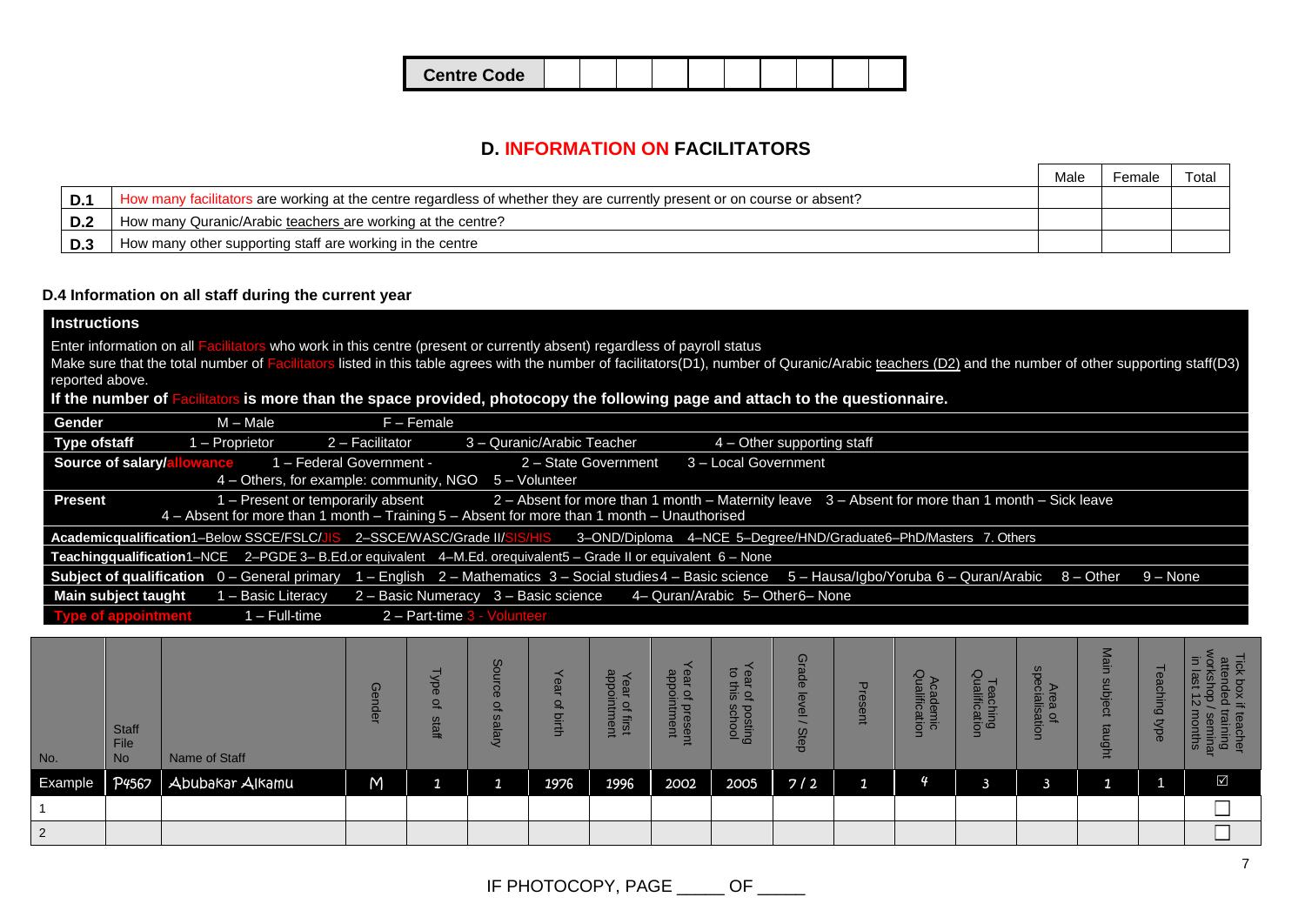| Centre Code |  |  |  |  |  |  |  |  |  |
|-------------|--|--|--|--|--|--|--|--|--|
|-------------|--|--|--|--|--|--|--|--|--|

| No.            | Staff<br>File<br>No | Name of Staff | <b>Gender</b> | Type of<br>staff | Source of salary | Year of birth | Year of first<br>appointment | Year of present<br>appointment | Year of posting<br>to this school | Grade level / Step | Present | Academic<br>Qualification | Teaching<br>Qualification | Area of<br>specialisation | Main subject taught | Teaching type | Tick box if teacher<br>attended training<br>workshop / seminar<br>in last 12 months |
|----------------|---------------------|---------------|---------------|------------------|------------------|---------------|------------------------------|--------------------------------|-----------------------------------|--------------------|---------|---------------------------|---------------------------|---------------------------|---------------------|---------------|-------------------------------------------------------------------------------------|
| $\mathbf{3}$   |                     |               |               |                  |                  |               |                              |                                |                                   |                    |         |                           |                           |                           |                     |               | $\Box$                                                                              |
| $\overline{4}$ |                     |               |               |                  |                  |               |                              |                                |                                   |                    |         |                           |                           |                           |                     |               | $\overline{\square}$                                                                |
| $\sqrt{5}$     |                     |               |               |                  |                  |               |                              |                                |                                   |                    |         |                           |                           |                           |                     |               | $\overline{\Box}$                                                                   |
| $\,6\,$        |                     |               |               |                  |                  |               |                              |                                |                                   |                    |         |                           |                           |                           |                     |               | $\overline{\Box}$                                                                   |
| $\overline{7}$ |                     |               |               |                  |                  |               |                              |                                |                                   |                    |         |                           |                           |                           |                     |               | $\overline{\square}$                                                                |
| $\bf 8$        |                     |               |               |                  |                  |               |                              |                                |                                   |                    |         |                           |                           |                           |                     |               | $\overline{\square}$                                                                |
| $9\,$          |                     |               |               |                  |                  |               |                              |                                |                                   |                    |         |                           |                           |                           |                     |               | $\overline{\Box}$                                                                   |
| $10$           |                     |               |               |                  |                  |               |                              |                                |                                   |                    |         |                           |                           |                           |                     |               | $\overline{\Box}$                                                                   |
| 11             |                     |               |               |                  |                  |               |                              |                                |                                   |                    |         |                           |                           |                           |                     |               | $\overline{\Box}$                                                                   |
| $12$           |                     |               |               |                  |                  |               |                              |                                |                                   |                    |         |                           |                           |                           |                     |               | $\overline{\square}$                                                                |
| 13             |                     |               |               |                  |                  |               |                              |                                |                                   |                    |         |                           |                           |                           |                     |               | $\Box$                                                                              |
| 14             |                     |               |               |                  |                  |               |                              |                                |                                   |                    |         |                           |                           |                           |                     |               | $\overline{\square}$                                                                |
| 15             |                     |               |               |                  |                  |               |                              |                                |                                   |                    |         |                           |                           |                           |                     |               | $\overline{\Box}$                                                                   |
| $16$           |                     |               |               |                  |                  |               |                              |                                |                                   |                    |         |                           |                           |                           |                     |               | $\Box$                                                                              |
| 17             |                     |               |               |                  |                  |               |                              |                                |                                   |                    |         |                           |                           |                           |                     |               | $\Box$                                                                              |
| 18             |                     |               |               |                  |                  |               |                              |                                |                                   |                    |         |                           |                           |                           |                     |               | $\overline{\square}$                                                                |
| 19             |                     |               |               |                  |                  |               |                              |                                |                                   |                    |         |                           |                           |                           |                     |               | $\overline{\Box}$                                                                   |
| 20             |                     |               |               |                  |                  |               |                              |                                |                                   |                    |         |                           |                           |                           |                     |               | $\overline{\square}$                                                                |
| 21             |                     |               |               |                  |                  |               |                              |                                |                                   |                    |         |                           |                           |                           |                     |               | $\Box$                                                                              |
| 22             |                     |               |               |                  |                  |               |                              |                                |                                   |                    |         |                           |                           |                           |                     |               | $\overline{\Box}$                                                                   |
| 23             |                     |               |               |                  |                  |               |                              |                                |                                   |                    |         |                           |                           |                           |                     |               | $\Box$                                                                              |
| 24             |                     |               |               |                  |                  |               |                              |                                |                                   |                    |         |                           |                           |                           |                     |               | $\overline{\Box}$                                                                   |
| 25             |                     |               |               |                  |                  |               |                              |                                |                                   |                    |         |                           |                           |                           |                     |               | $\Box$                                                                              |
| 26             |                     |               |               |                  |                  |               |                              |                                |                                   |                    |         |                           |                           |                           |                     |               | $\overline{\Box}$                                                                   |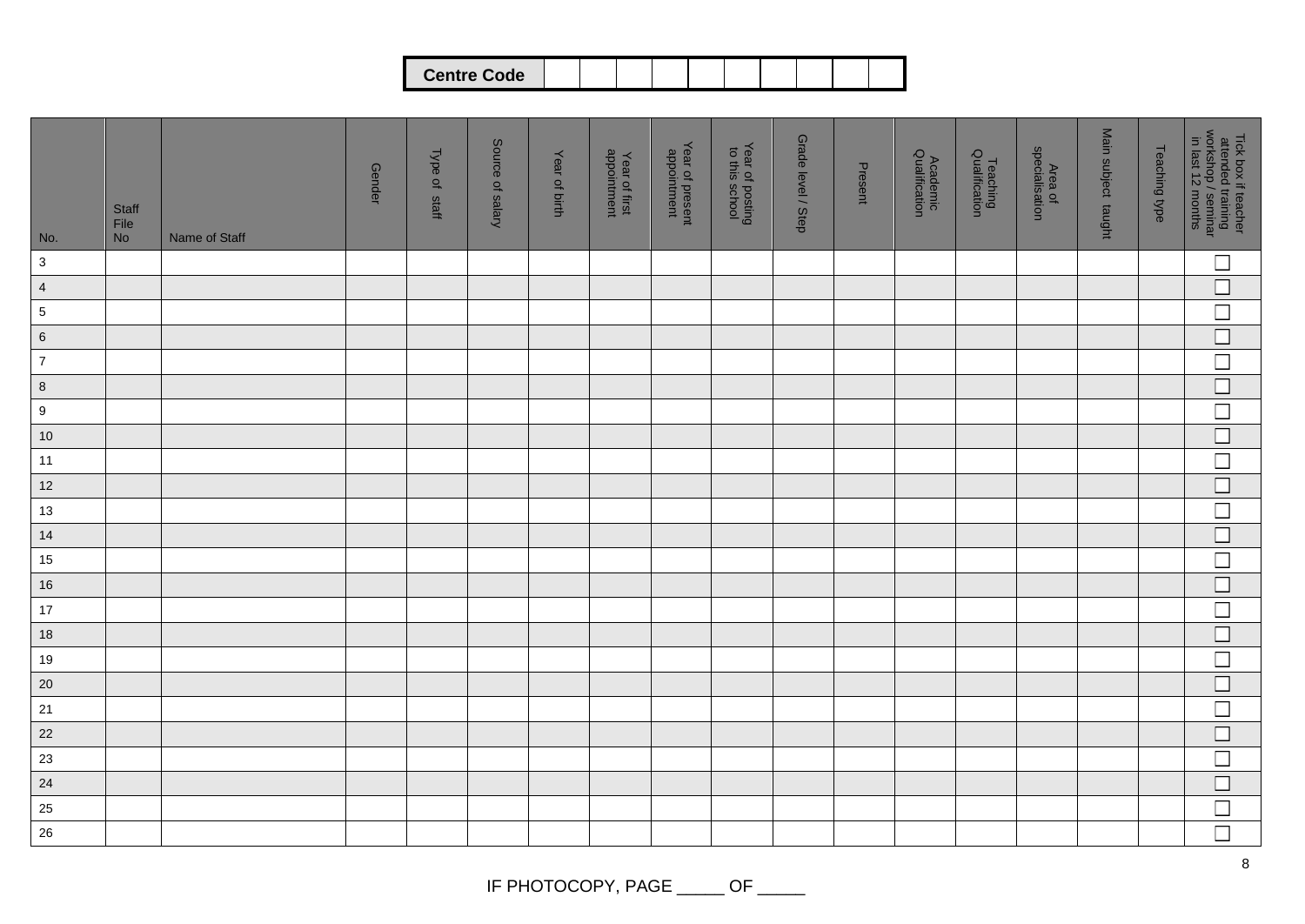| <b>Centre Code</b> |  |  |  |  |  |
|--------------------|--|--|--|--|--|

#### **E. INFORMATION ON CLASSROOMS**

| E.1 | Does the centre have dedicated classrooms?                                 | -INc<br>_lYes                       |
|-----|----------------------------------------------------------------------------|-------------------------------------|
| E.2 | If Yes to E.1, how many classrooms are there in the centre?                | Number.                             |
| E.3 | If No to E.1, where is the learning taking place (tick all if applicable)? | Under tree $\Box$ Residential house |
|     |                                                                            | Mosque∟ Others (specify)            |

#### **E.4 Information on all classrooms**

# **Instructions**

Record details for each individual classroom, regardless of whether or not they are in use. **Each row must correspond to a different classroom** (not a classroom block).

### **If the number of classrooms is more than the space provided, photocopy this page and attach to the questionnaire.**

| Present condition    | – Good        |                                                            | $2 -$ Needs minor repairs $3 -$ Needs major repairs $4 -$ Under construction             |                   | 5 – Unusable                     |          |                                             |
|----------------------|---------------|------------------------------------------------------------|------------------------------------------------------------------------------------------|-------------------|----------------------------------|----------|---------------------------------------------|
| Floor material       | I – Mud/Earth | 2 – Concrete                                               | 3 – Wood                                                                                 | 4 – Tile/Terrazzo |                                  |          |                                             |
| <b>Wall material</b> | $I - Mud$     | 2 - Cement/Concrete                                        | 3 – Wood/Bamboo                                                                          | 4 – Burnt bricks  | $5 -$ Iron sheets $6 -$ Stone    |          | $7 -$ No walls / dwarf walls $\overline{1}$ |
| <b>Roof material</b> | $I - Mud$     | 2 – Cement/Concrete                                        | 3 – Wood/Bamboo                                                                          | 4 – Ceramic tiles | $5 -$ Iron sheets $6 -$ Asbestos |          | ⁄ – No roof ∎                               |
| Seating              |               | Are there enough seats for the children in this classroom? |                                                                                          |                   | l – Yes                          | $2 - No$ |                                             |
| Good blackboard      |               |                                                            | Does the classroom have a good blackboard (white board etc) that children can read from? |                   |                                  | 1 – Yes  | $2 - No$                                    |

| No.            | Year of<br>construction | Present<br>condition | Length<br>in<br>metres | Width<br>in<br>metres | Floor<br>material | <b>Walls</b><br>material | Roof<br>material | Seating     | <b>Writing</b> | No.     | Year of<br>construction | <b>Present</b><br>condition | Length<br>in<br>metres | Width<br>in<br>metres | Floor<br>material | <b>Walls</b><br>material | Roof<br>material | Seating      | <b>Writing</b> |
|----------------|-------------------------|----------------------|------------------------|-----------------------|-------------------|--------------------------|------------------|-------------|----------------|---------|-------------------------|-----------------------------|------------------------|-----------------------|-------------------|--------------------------|------------------|--------------|----------------|
| Example        | 1976                    | $\mathbf{1}$         | $\mathcal{L}$          | $5\phantom{.0}$       | $\mathbf{3}$      | $\mathbf{3}$             | $\mathbf{3}$     | $\mathbf 1$ | $\mathbf{1}$   | Example | 1976                    | $\mathbf{1}$                | 7                      | $5\phantom{.0}$       | $\mathbf{3}$      | $\overline{3}$           | $\mathbf{3}$     | $\mathbf{1}$ | $\mathbf{1}$   |
|                |                         |                      |                        |                       |                   |                          |                  |             |                | 10      |                         |                             |                        |                       |                   |                          |                  |              |                |
| $\overline{2}$ |                         |                      |                        |                       |                   |                          |                  |             |                | 11      |                         |                             |                        |                       |                   |                          |                  |              |                |
| 3              |                         |                      |                        |                       |                   |                          |                  |             |                | 12      |                         |                             |                        |                       |                   |                          |                  |              |                |
| $\overline{4}$ |                         |                      |                        |                       |                   |                          |                  |             |                | 13      |                         |                             |                        |                       |                   |                          |                  |              |                |
| $\sqrt{5}$     |                         |                      |                        |                       |                   |                          |                  |             |                | 14      |                         |                             |                        |                       |                   |                          |                  |              |                |
| $\,6\,$        |                         |                      |                        |                       |                   |                          |                  |             |                | 15      |                         |                             |                        |                       |                   |                          |                  |              |                |
| $\overline{7}$ |                         |                      |                        |                       |                   |                          |                  |             |                | 16      |                         |                             |                        |                       |                   |                          |                  |              |                |
| 8              |                         |                      |                        |                       |                   |                          |                  |             |                | 17      |                         |                             |                        |                       |                   |                          |                  |              |                |
| 9              |                         |                      |                        |                       |                   |                          |                  |             |                | 18      |                         |                             |                        |                       |                   |                          |                  |              |                |

IF PHOTOCOPY, PAGE \_\_\_\_\_ OF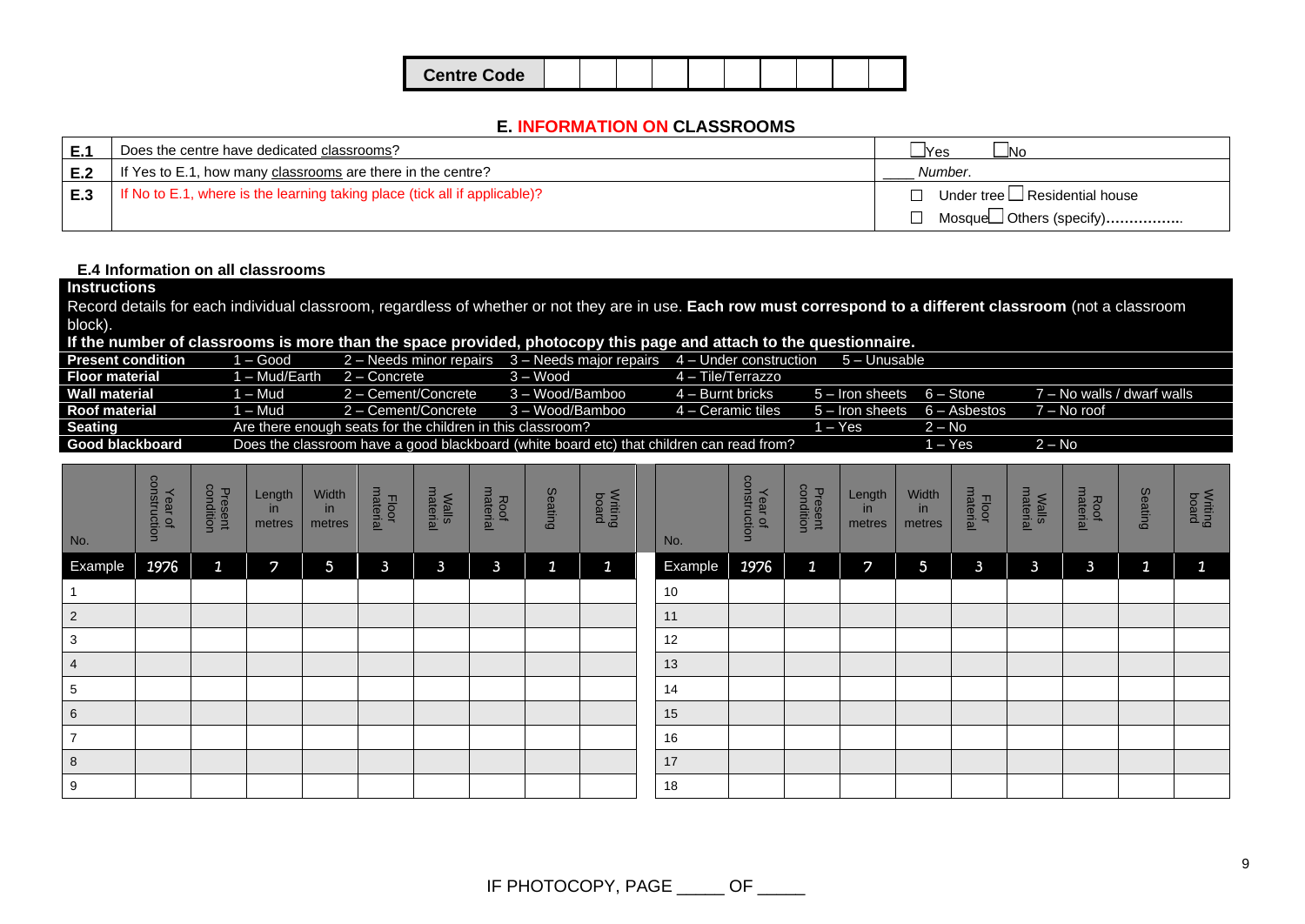| <b>Centre Code</b> |
|--------------------|
|--------------------|

# **E.5 Number of rooms other than classrooms in the centre by type**

| Staffrooms | Number. |  | Workshops            | Number.<br>______ |
|------------|---------|--|----------------------|-------------------|
| Office     | Number. |  | Store room           | Number.           |
| Library    | Number. |  | Others (e.g. hostel) | Number.           |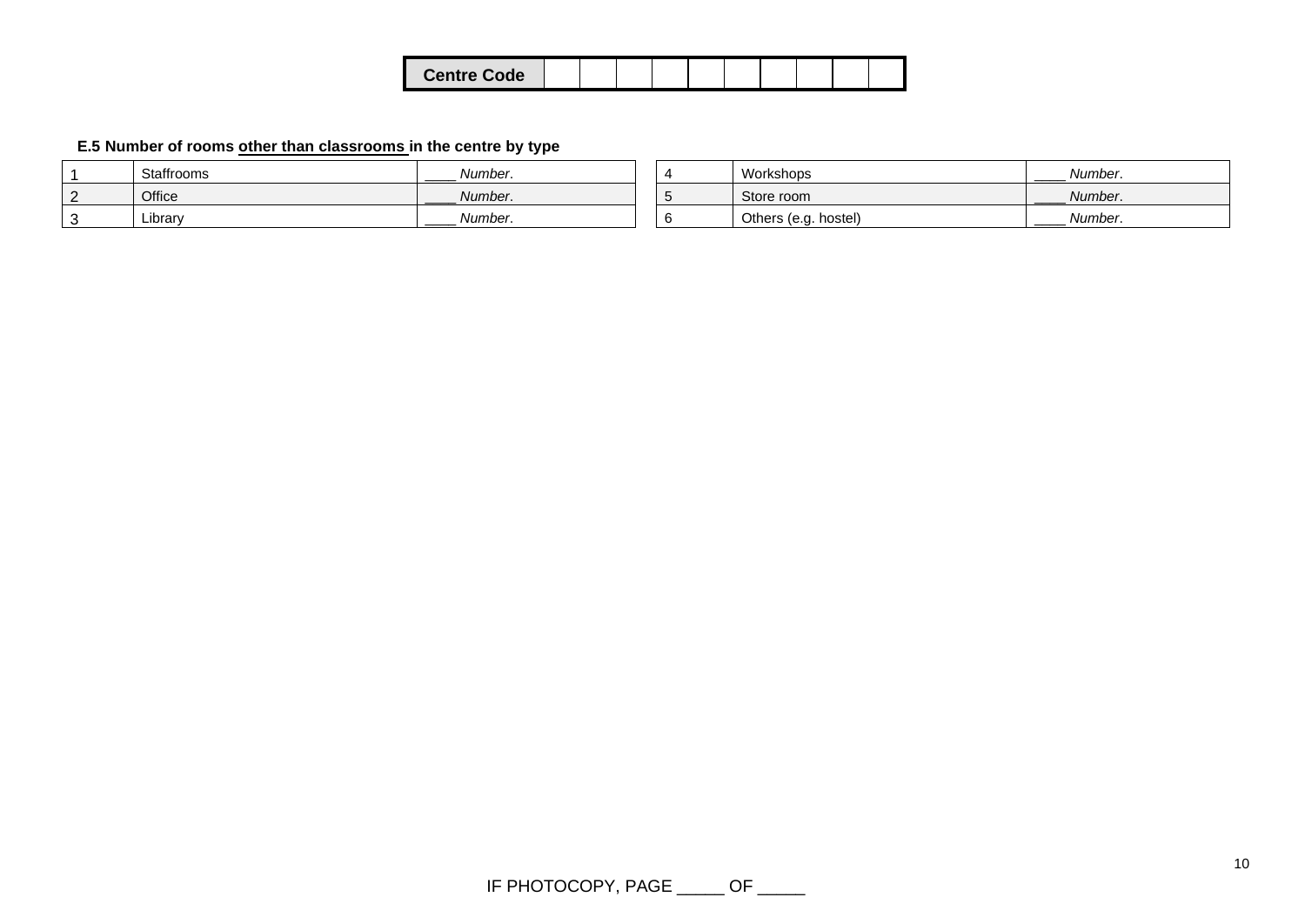# **F. FACILITIES**

|     | Instructions – Please tick source of drinking water available in your centre |                            |  |  |  |  |  |  |  |
|-----|------------------------------------------------------------------------------|----------------------------|--|--|--|--|--|--|--|
| F.1 | Source of safe drinking water                                                | 1. PipeborneWater          |  |  |  |  |  |  |  |
|     | (Select only the primary source)                                             | 2. Borehole                |  |  |  |  |  |  |  |
|     |                                                                              | 3. Well                    |  |  |  |  |  |  |  |
|     |                                                                              | 4. Other (Specify)         |  |  |  |  |  |  |  |
|     |                                                                              | 5. No Source of Safe Water |  |  |  |  |  |  |  |

| Instructions - Please enter the total number offacilities available in your centre                                                                                                     |                                                                                                                            |         |            |  |  |  |  |  |
|----------------------------------------------------------------------------------------------------------------------------------------------------------------------------------------|----------------------------------------------------------------------------------------------------------------------------|---------|------------|--|--|--|--|--|
| <b>Facilities available</b><br>F.2<br>How manyuseable facilities does the centre have?<br>(If the facilities arenot available, write zero)<br>Please note only figure is required here | <b>Toilets</b><br>Water Source(s)<br>Workshops<br>Classrooms<br>Library<br>Play Ground(s)<br>WASHfacility<br><b>Others</b> | Useable | Not usable |  |  |  |  |  |

|     | Instructions – Please indicate shared facilities available in your centre                                            |                 |                      |  |  |  |  |  |  |  |  |
|-----|----------------------------------------------------------------------------------------------------------------------|-----------------|----------------------|--|--|--|--|--|--|--|--|
| F.3 | <b>Shared Facilities</b>                                                                                             | <b>Toilets</b>  | Classrooms           |  |  |  |  |  |  |  |  |
|     | If your centre share facilities, s specify the facilities<br>shared by separate centre/schools (tick all applicable) | Computers       | Library              |  |  |  |  |  |  |  |  |
|     |                                                                                                                      | Water Source(s) | Play Ground(s)       |  |  |  |  |  |  |  |  |
|     |                                                                                                                      | Workshops       | <b>WASH</b> facility |  |  |  |  |  |  |  |  |
|     |                                                                                                                      |                 | Others               |  |  |  |  |  |  |  |  |

| Instructions - Please enter the total number of useable toilets units by each type below. Count the number of toilet units, not toilet blocks. |               |                                         |                |       |                    |                |       |                       |                |       |              |  |
|------------------------------------------------------------------------------------------------------------------------------------------------|---------------|-----------------------------------------|----------------|-------|--------------------|----------------|-------|-----------------------|----------------|-------|--------------|--|
| <b>F.4</b>                                                                                                                                     |               | Number of useable toilets units by type |                |       |                    |                |       |                       |                |       |              |  |
|                                                                                                                                                |               | Used by learners only                   |                |       | Used by staff only |                |       | Used by both learners |                |       |              |  |
|                                                                                                                                                |               | Male<br>only                            | Female<br>only | Mixed | Male<br>only       | Female<br>only | Mixed | Male<br>only          | Female<br>only | Mixed | <b>Total</b> |  |
| Pit                                                                                                                                            |               |                                         |                |       |                    |                |       |                       |                |       |              |  |
|                                                                                                                                                | Bucket system |                                         |                |       |                    |                |       |                       |                |       |              |  |
| Water flush                                                                                                                                    |               |                                         |                |       |                    |                |       |                       |                |       |              |  |
| <b>Others</b>                                                                                                                                  |               |                                         |                |       |                    |                |       |                       |                |       |              |  |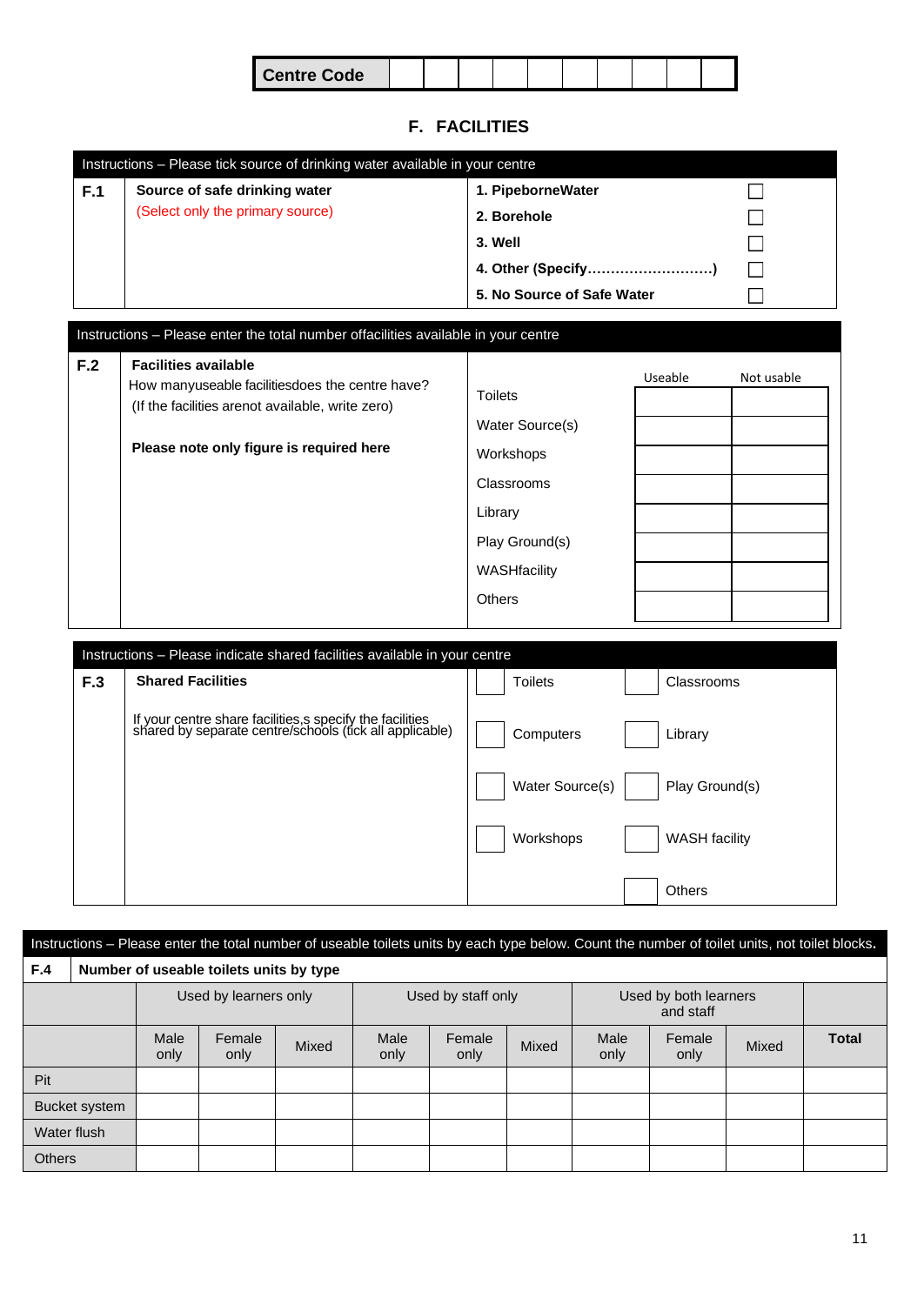| <b>Centre Code</b> |  |  |  |  |  |  |  |  |  |  |
|--------------------|--|--|--|--|--|--|--|--|--|--|
|--------------------|--|--|--|--|--|--|--|--|--|--|

| F.5 | Sources of power supply     | I. PHCN/NEPA          |  |
|-----|-----------------------------|-----------------------|--|
|     | (Select the primary source) | 2. Generator          |  |
|     |                             | 3. Solar              |  |
|     |                             | 4. Others (specify)   |  |
|     |                             | 5. No source of Power |  |

| F.6 | <b>Health facility</b>               | 1. Health Clinic |  |
|-----|--------------------------------------|------------------|--|
|     | (Select the primary health facility) | 2. First Aid Kit |  |
|     |                                      | 3. None          |  |

| F.7 | <b>Fence/Wall</b> | 1. In Good Condition  |  |
|-----|-------------------|-----------------------|--|
|     |                   | 2. Needs Minor Repair |  |
|     |                   | 3. Needs Major Repair |  |
|     |                   | 4. None               |  |

# F.8Additional **Classrooms** Information

# **Instructions**

Please indicate seating available by programme. Only seats and desks owned by the centre should be counted.

|                                |                | <b>Seating available</b> |     |                      |           |                        |      |              |  |  |  |  |
|--------------------------------|----------------|--------------------------|-----|----------------------|-----------|------------------------|------|--------------|--|--|--|--|
| <b>Programme</b>               |                | Floor/<br>Ground         | Mat | <b>Bench</b><br>only | Desk only | Bench &<br><b>Desk</b> | Sack | <b>Total</b> |  |  |  |  |
| <b>Basic</b>                   | <b>P1</b>      |                          |     |                      |           |                        |      |              |  |  |  |  |
| literacy                       | P <sub>2</sub> |                          |     |                      |           |                        |      |              |  |  |  |  |
|                                | <b>P3</b>      |                          |     |                      |           |                        |      |              |  |  |  |  |
| <b>Post-basic</b>              | <b>P4</b>      |                          |     |                      |           |                        |      |              |  |  |  |  |
| literacy                       | <b>P5</b>      |                          |     |                      |           |                        |      |              |  |  |  |  |
|                                | <b>P6</b>      |                          |     |                      |           |                        |      |              |  |  |  |  |
| <b>Continuing</b><br>education |                |                          |     |                      |           |                        |      |              |  |  |  |  |

#### **G**. INFORMATION ON **LEARNERS'/FACILITATORS'MATERIALS**

### **G.1 Number of Learning Materials available to learners by subject and programme**

| <b>Subject</b>       | Programme             |                |    |    |                            |                             |  |  |
|----------------------|-----------------------|----------------|----|----|----------------------------|-----------------------------|--|--|
|                      | <b>Basic Literacy</b> |                |    |    | <b>Post-basic Literacy</b> | <b>Continuing Education</b> |  |  |
|                      | P1                    | P <sub>2</sub> | P3 | P4 | <b>P5</b>                  | P <sub>6</sub>              |  |  |
| Literacy             |                       |                |    |    |                            |                             |  |  |
| Numeracy             |                       |                |    |    |                            |                             |  |  |
| <b>Basic Science</b> |                       |                |    |    |                            |                             |  |  |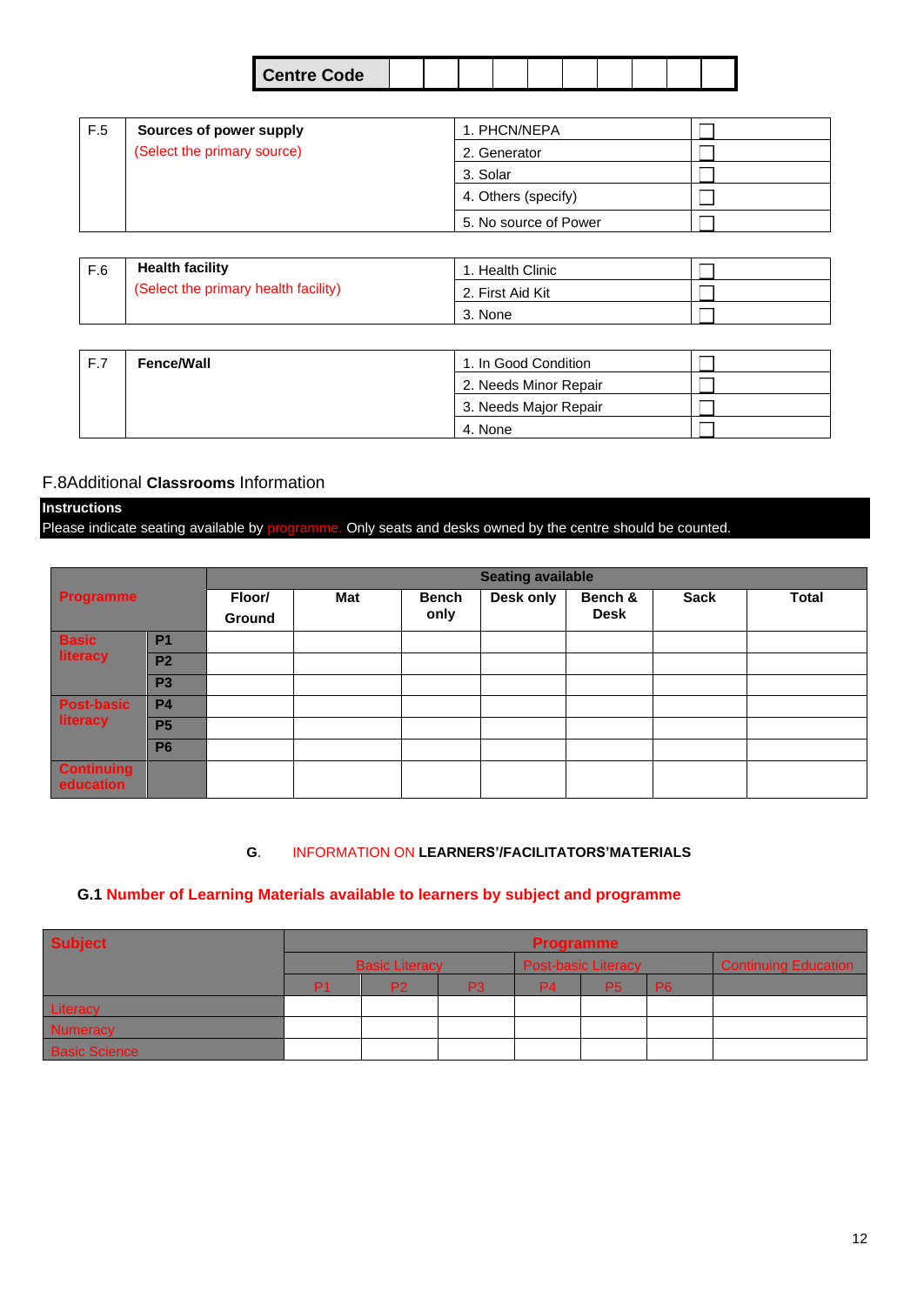| <b>Centre Code</b> |  |  |  |  |  |
|--------------------|--|--|--|--|--|
|                    |  |  |  |  |  |

# **G.2 Number of Facilitators' Instructional Materials available in the Center by subject and programme**

| <b>Subject</b>       | <b>Programme</b>      |                |     |     |                            |                             |  |
|----------------------|-----------------------|----------------|-----|-----|----------------------------|-----------------------------|--|
|                      | <b>Basic Literacy</b> |                |     |     | <b>Post-basic Literacy</b> | <b>Continuing Education</b> |  |
|                      | P <sub>1</sub>        | P <sub>2</sub> | P3. | P4. | <b>P5</b>                  | P <sub>6</sub>              |  |
| Literacy             |                       |                |     |     |                            |                             |  |
| Numeracy             |                       |                |     |     |                            |                             |  |
| <b>Basic Science</b> |                       |                |     |     |                            |                             |  |

### **H. CENTRE'S RECORDS.**

| S/N            | <b>Type of Record</b>                                      | <b>Availability of record</b><br>template/booklet<br>(1- Available; 2 -Not Available) | <b>Usage (If available)</b><br>1 - Used (updated); 2 - Used (not<br>updated); 3 - Not used |
|----------------|------------------------------------------------------------|---------------------------------------------------------------------------------------|--------------------------------------------------------------------------------------------|
| 1              | <b>Enrolment register</b>                                  |                                                                                       |                                                                                            |
| 2              | Class daily attendance register                            |                                                                                       |                                                                                            |
| 3              | Log book                                                   |                                                                                       |                                                                                            |
| 4              | Punishment / reward book                                   |                                                                                       |                                                                                            |
| 5              | Continuous assessment record                               |                                                                                       |                                                                                            |
| 6              | Attendance register for teaching<br>and non-teaching staff |                                                                                       |                                                                                            |
| $\overline{7}$ | Staff movement                                             |                                                                                       |                                                                                            |
| 8              | Annual leave roster for facilitators                       |                                                                                       |                                                                                            |
| 9              | Transfer certificate book                                  |                                                                                       |                                                                                            |
| 10             | Visitors book                                              |                                                                                       |                                                                                            |
| 11             | Weekly diary of work                                       |                                                                                       |                                                                                            |
| 12             | Assignment book record for<br>facilitators                 |                                                                                       |                                                                                            |
| 13             | Query book                                                 |                                                                                       |                                                                                            |
| 14             | Centre history book                                        |                                                                                       |                                                                                            |
| 15             | Learners personal file                                     |                                                                                       |                                                                                            |
| 16             | Sport and games record file                                |                                                                                       |                                                                                            |
| 17             | Centre clubs/societies records of<br>activities            |                                                                                       |                                                                                            |
| 18             | Centre leaving certificate record                          |                                                                                       |                                                                                            |
| 19             | Staff disciplinary book                                    |                                                                                       |                                                                                            |
| 20             | Learners health record                                     |                                                                                       |                                                                                            |
| 21             | <b>NMEC Harmonised IQTE</b><br>Curriculum                  |                                                                                       |                                                                                            |
| 22             | CBMC minute book                                           |                                                                                       |                                                                                            |
| 23             | Centre Cash book                                           |                                                                                       |                                                                                            |
| 24             | Inventory and stock book                                   |                                                                                       |                                                                                            |